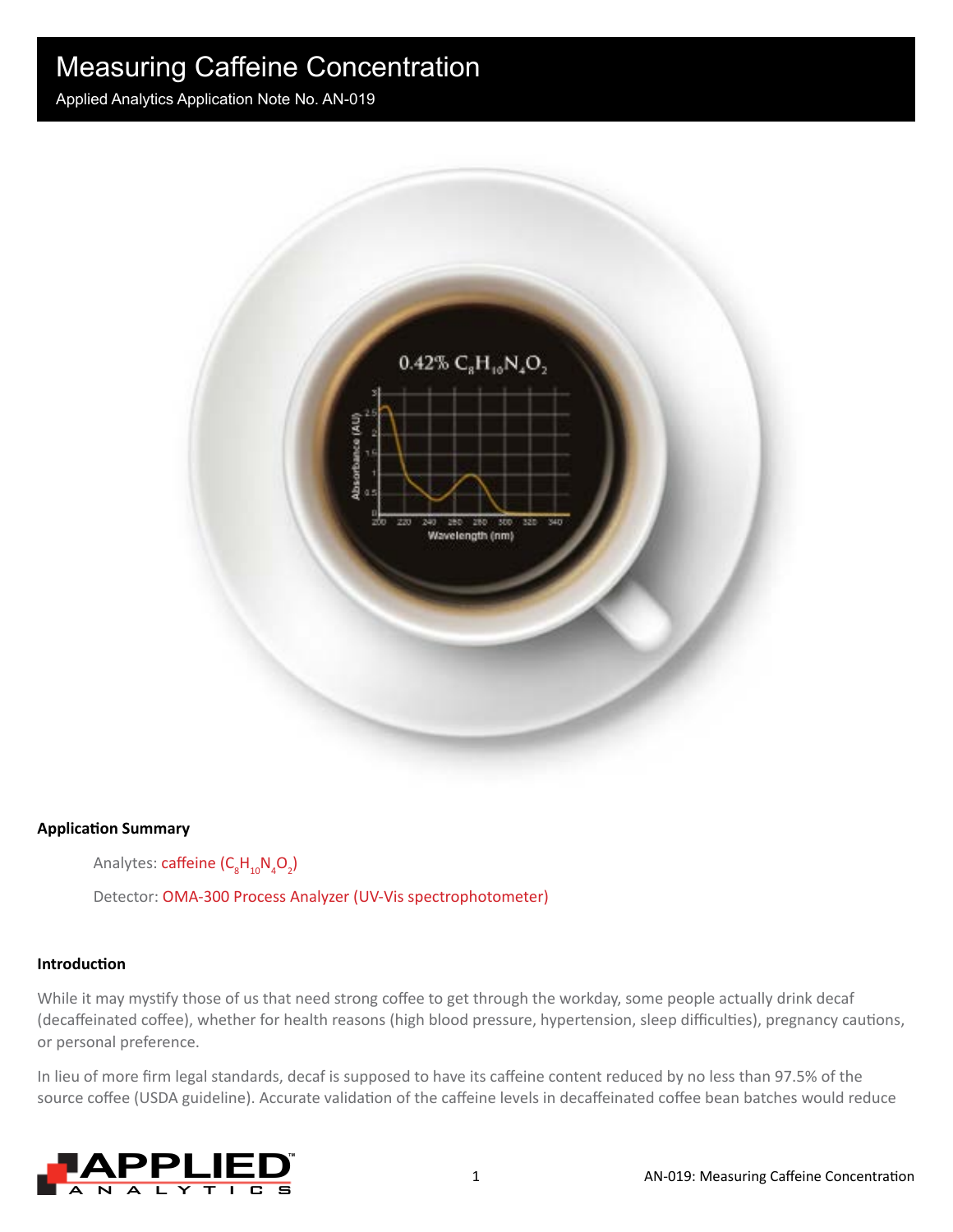### Applied Analytics Application Note No. AN-019

sensitive consumers' health risks by preventing the wildly inconsistent caffeine levels among available "decaf" blends (as documented by the Journal of Analytical Toxicology). Moreover, producers can use real-time caffeine monitoring to conclude the decaffeination cycle as soon as the specified caffeine threshold is achieved, thus wasting no more caffeine solvent or production time than absolutely necessary.

An online analysis solution would provide continuous, live caffeine measurement in an automated fashion. The High-Performance Liquid Chromatography (HPLC) methods currently used in some caffeine applications is quite costly to own and maintain while delivering slow response.

#### **Using OMA to Measure Caffeine Concentration in Decaffeination Processing**

While certain selective solvents are extremely effective at removing caffeine from coffee beans, many of these chemicals have been classified as carcinogenic or toxic. Though less powerful, the supercritical CO<sub>2</sub> extraction method is a harmless decaffeination process common in large-scale operations.

Supercritical CO<sub>2</sub> fluid is a hybrid gaseous/liquid resource maintained by exceeding the critical temperature (31 °C) and pressure (73 atm) of CO<sub>2</sub>; for the supercritical CO<sub>2</sub> to act as an effective solvent for caffeine molecules, it actually has to be kept at more extreme conditions (around 94 °C and 225 atm). These conditions are expensive to maintain, and the 10-hour process cycle is time-consuming. The caffeine extract is sold off to pharmaceutical and soft drink companies, but this only partially alleviates process cost.

With real-time caffeine monitoring at ±1 ppm accuracy, the OMA-300 Process Analyzer allows decaf coffee producers to automatically end an extraction cycle when the specified caffeine maximum is reached. Doing away with the preset 10-hour cycle, this method banishes both overprocessing (which wastes production resources) and underprocessing (which upsets customers).

While highly suitable for monitoring the 0-1,000 ppm caffeine range established by international standards as "legally" decaf, the OMA-300's UV-Vis spectrophotometer has a true detection limit of 1 ppm caffeine, thus theoretically capable of validating a cup of perfect decaf.

### **Importance of Using a UV-Vis Spectroscopic Method**

The defining advantage of the ultraviolet-visible (UV-Vis) range in caffeine analysis is the transparency of the process background to the detector. Systems using infrared (IR) spectroscopy will suffer interference from water or CO<sub>2</sub> because these compounds absorb IR radiation; these systems may require drying the sample or expensive sample handling.

Since water and CO<sub>2</sub> have no absorbance in the UV-Vis range, they appear totally transparent to the OMA spectrophotometer. This is extremely important for typical caffeine applications such as:

- » caffeine in supercritical  $CO_2$  stream
- » caffeine in water or liquids containing water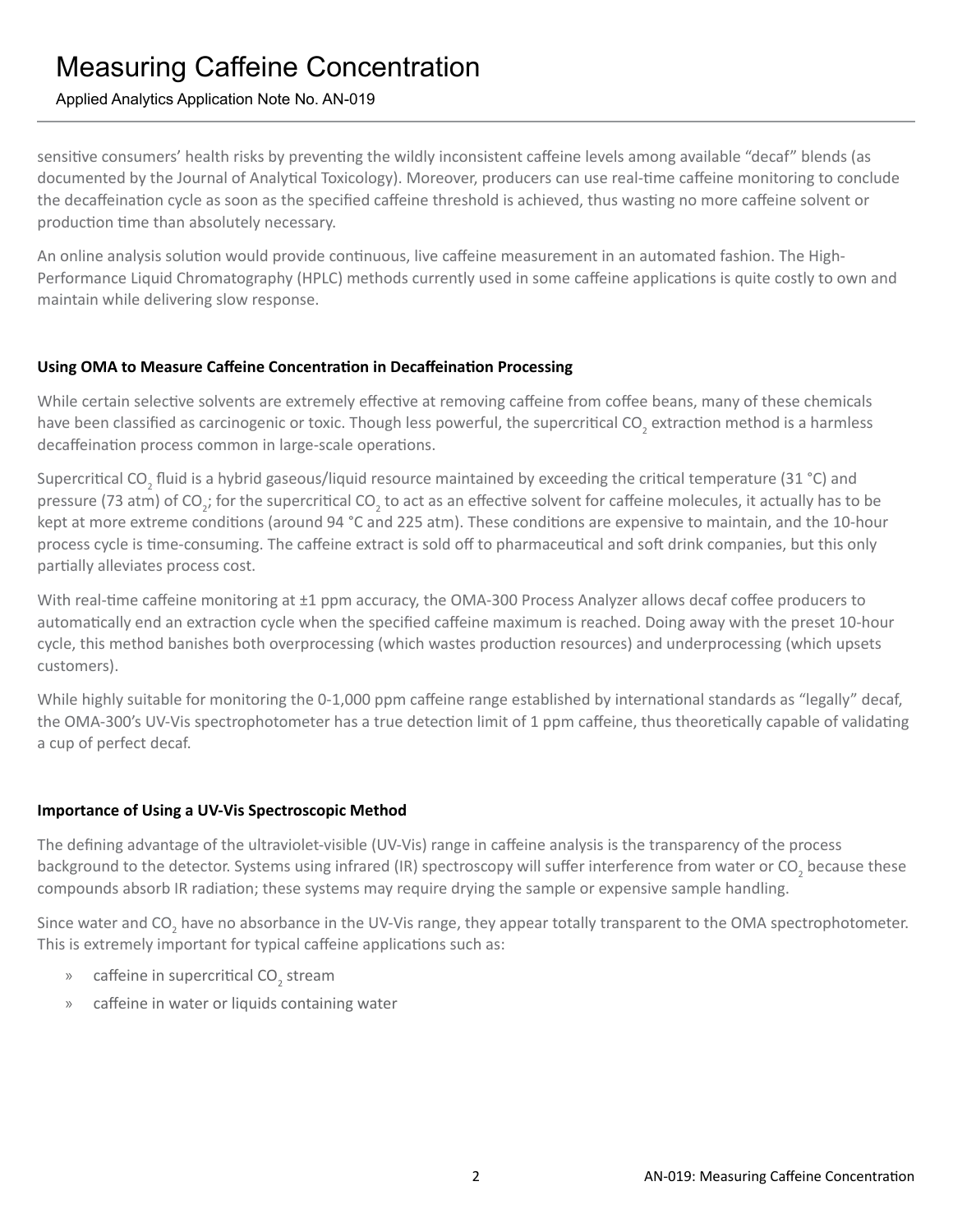### Applied Analytics Application Note No. AN-019

#### **Dynamic Range in Caffeine Measurement**

Any single photodiode measurement is vulnerable to noise, signal saturation, or unexpected interference. This susceptibility to error makes a lone photodiode data point an unreliable indicator of one chemical's absorbance.

As accepted in the lab community for decades, the best way to neutralize this type of error is to use collateral data in the form of 'confirmation wavelengths,' i.e. many data points at many wavelengths instead of a single wavelength.

The same principle holds true for sustaining accuracy across a very wide concentration range. An instrument that only measures one wavelength at a pre-determined absorbance peak will suffer from signal clipping: above a certain concentration, all of the signal at that wavelength will be absorbed and higher concentrations cannot be measured. The full-spectrum technology used by the OMA removes this limitation by measuring at many wavelengths simultaneously.

To illustrate this capability, the spectrum below shows the shape of the UV-Vis absorbance curve intrinsic to the caffeine molecule. Each range of caffeine concentration has a most suitable wavelength region of analysis based on the relative height of the absorbance curve within that region:



#### Caffeine Absorbance Spectrum

When processing the raw data from the spectrophotometer, the OMA's proprietary ECLIPSE software runs three analysis models in parallel—each assigned to a unique wavelength region—to measure caffeine concentration at different ranges. These parallel models ensure that the measurement always compensates for an error at a single photodiode due to overabsorbance or light saturation.

Consider the example of the Low Range: when caffeine concentration rises above 0.5% wt, the sample will absorb strongly enough that the diodes measuring at the 260-284 nm region will register zero light. At >0.5% wt concentration level, these diodes cease to be reliable due to signal clipping. Meanwhile, the absorbance curve is naturally lower in the 235-260 nm region (Medium Range), and the diodes reading these wavelengths are still receiving an optimal absorbance signal.

The OMA system always runs all three models simultaneously, reporting each as a separate output. Optional system logic can create a unified output which always reports from the appropriate model (Low, Medium, or High) based on the current caffeine concentration in the sample.

In this manner, the OMA provides seamless dynamic range with sustained accuracy through large fluctuations.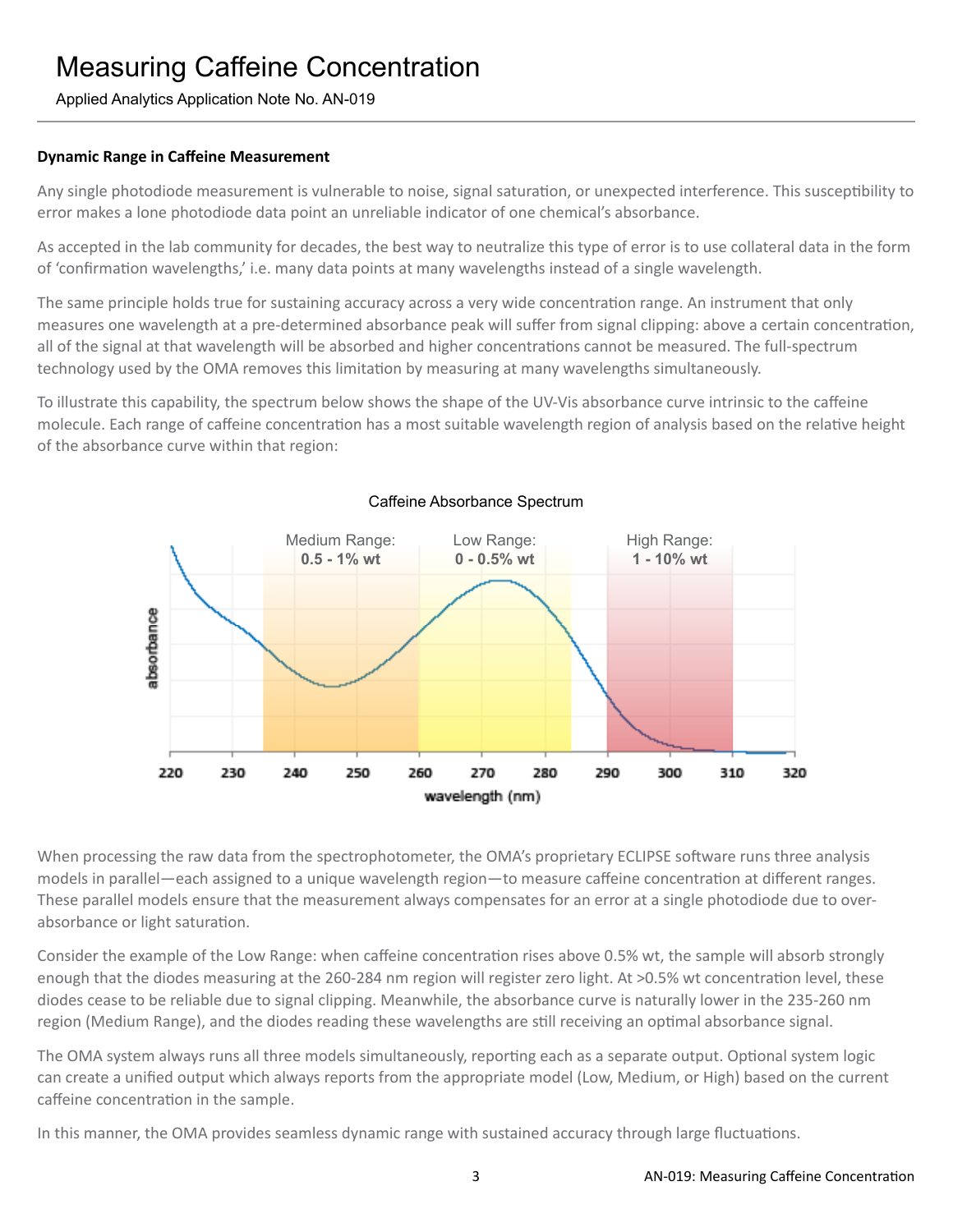Applied Analytics Application Note No. AN-019

#### **Absorbance-to-Concentration Correlation**

In the figures below, each diamond in a curve represents a single photodiode and data point. The OMA measures absorbance at each integer wavelength from 200-800 nm and produces a caffeine absorbance curve. After being calibrated on a full spectrum of pure caffeine at known concentration, the OMA knows the absorbance-concentration correlation for each wavelength. This is the equivalent of using hundreds of single-wavelength photometers simultaneously, averaging the concentration calculated from each data point to eradicate the effect of noise at any single photodiode.



Caffeine Absorbance Curves at **Low Range** (0.01% wt to 0.05% wt)





Only a full-spectrum instrument can provide the rich raw data necessary to accurately measure caffeine concentration from very low to very high levels.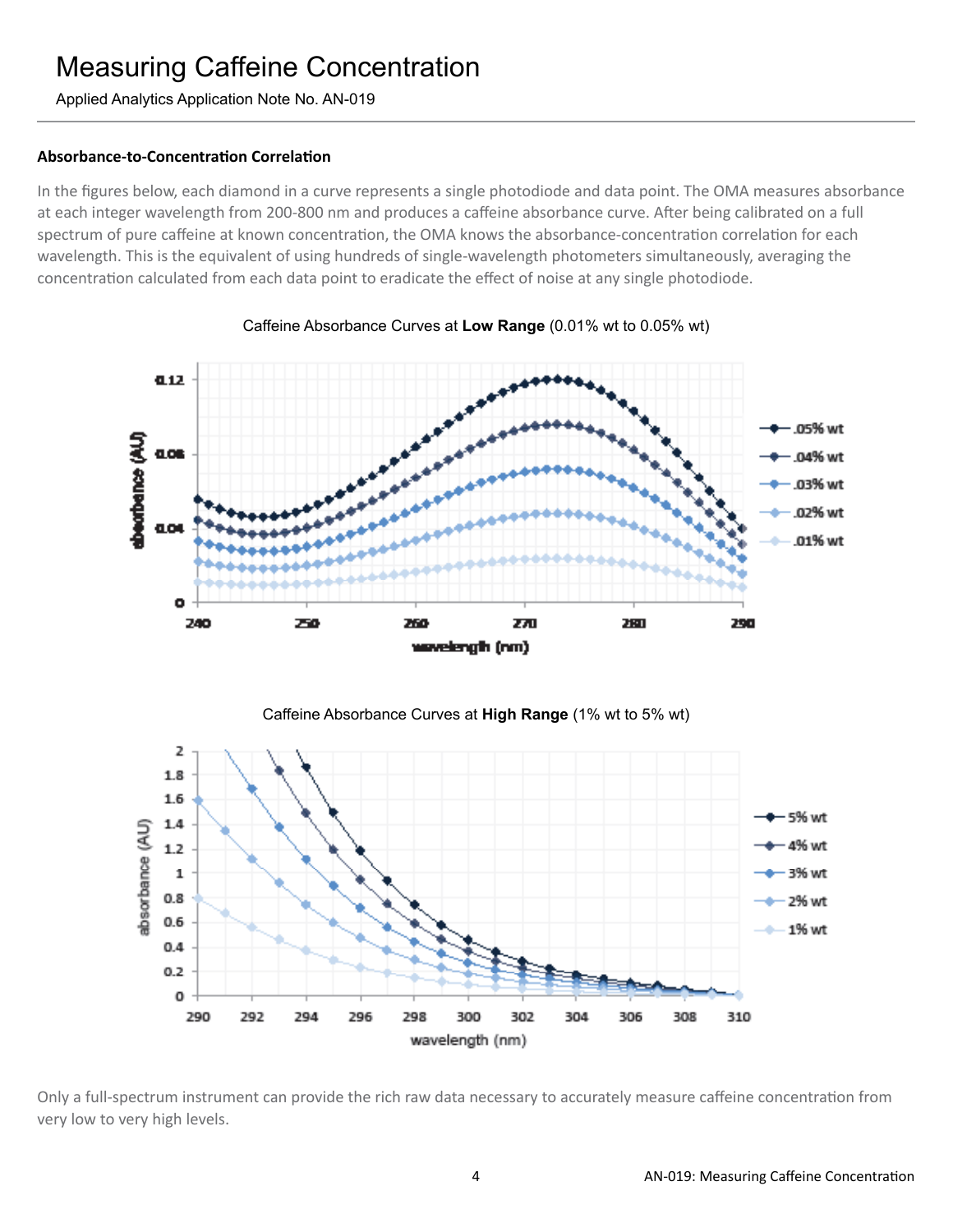Applied Analytics Application Note No. AN-019

The specifications below represent performance of the OMA-300 Process Analyzer in a typical caffeine application.

For technical details about the OMA-300 Process Analyzer, see the data sheet:

http://aai.solutions/documents/AA\_DS001A\_OMA300.pdf

All performance specifications are subject to the assumption that the sample conditioning system and unit installation are approved by Applied Analytics. For any other arrangement, please inquire directly with Sales.

| <b>Application Data</b>           |                                                            |                                                                                            |  |  |
|-----------------------------------|------------------------------------------------------------|--------------------------------------------------------------------------------------------|--|--|
| <b>Performance Specifications</b> |                                                            |                                                                                            |  |  |
| Accuracy                          | Custom measurement ranges available; example ranges below. |                                                                                            |  |  |
|                                   | caffeine                                                   | $0-100$ ppm: $\pm 1$ ppm<br>0-1,000 ppm: ±1% full scale<br>$0-10\%$ : $\pm 1\%$ full scale |  |  |